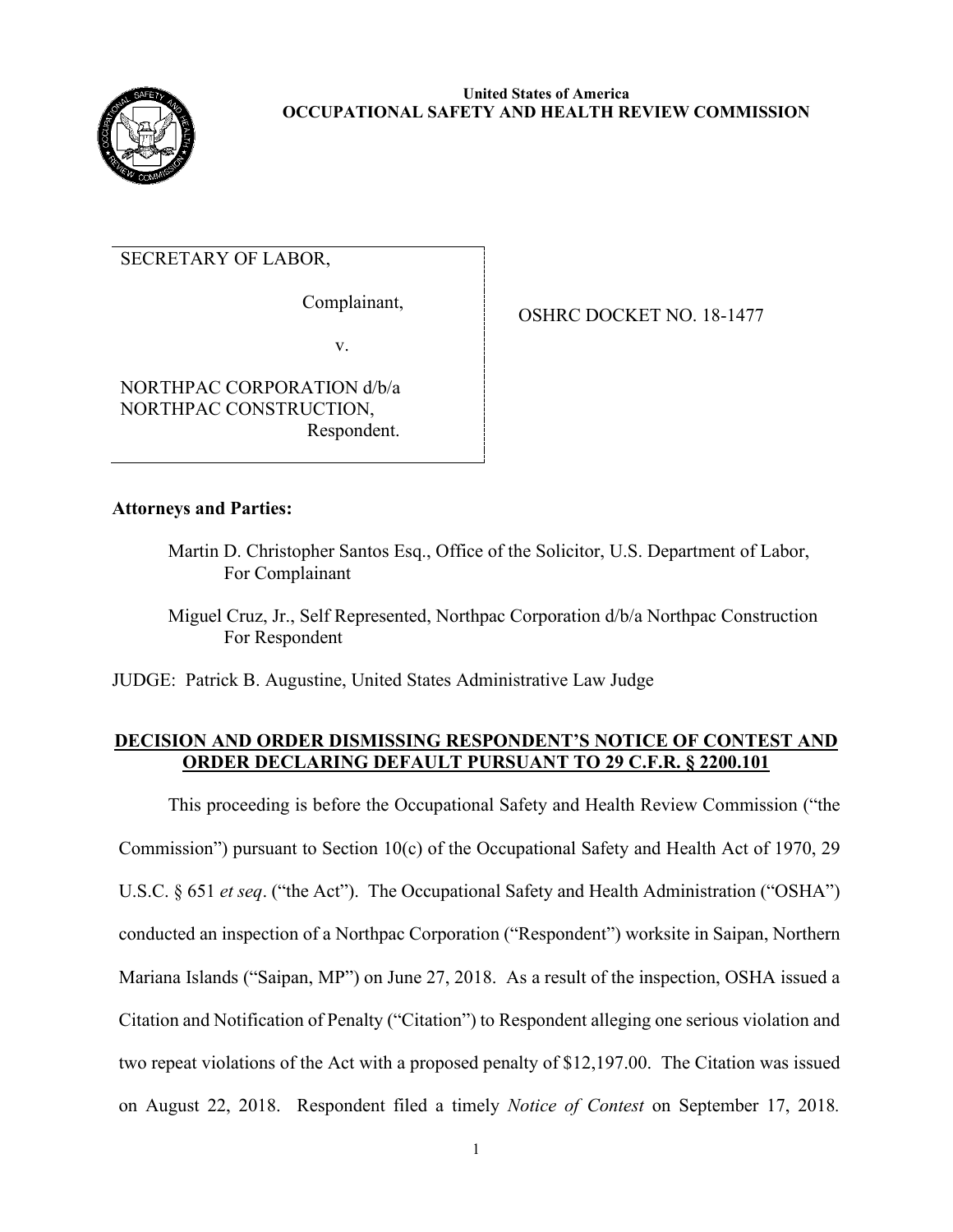Complainant timely filed his *Complaint* on October 9, 2018. *See 29 C.F.R.* § 2200.34. Respondent filed an Answer on November 23, 2018 which was received on December 3, 2018.

### **Jurisdiction**

The Commission has jurisdiction over this action pursuant to Section 10(c) of the Act due to the filing of a *Notice of Contest* by Respondent. 29 U.S.C. § 659(c).

### **Procedural History**

 On December 14, 2018, Complainant sent Respondent his first set of discovery requests consisting of Interrogatories, Request for Production of Documents and Request for Admissions. ("*Discovery Request*"). *See Compln't Motion* at 2; *Compln't* Exs. C-1. Answers to the *Discovery Request* were due by January 14, 2019. *See* April 3, 2019 *Order* (Dkt No. 18-1477). Respondent, a self represented litigant, provided either no response or incomplete responses to the *Discovery Request* on January 12, 2019. *See Compln't* Exs. C-2. Complainant states it made multiple attempts to communicate with Respondent about supplementing the *Discovery Request*. *See Compln't Motion* at 2. The parties, however, were able to confer and submit the *Proposed Joint Pretrial Recommendations* to the Court on January 29, 2019.

The Court then issued a *Scheduling Order* on February 11, 2019. *See* February 11, 2019 *Order* (Dkt No. 18-1477). By March 7, 2019, Respondent still had not served responsive and complete answers to the *Discovery Request* and was not communicating with Complainant. *See Compln't Motion* at 2. Complainant requested a conference call with the Court, and the conference call took place on April 2, 2019, which was April 3, 2019 in Saipan, MP. *Id*.; *See Compln't Motion*  at 3. Respondent was present for the conference call. *See* April 3, 2019 *Order* (Dkt No. 18-1477). The Court found Respondent's responses to the Discovery Request inadequate and incomplete and ordered Respondent to supplement its' responses. *Id.* During the conference call, Respondent told the Court he found the Discovery Request complex and difficult because he was not an attorney.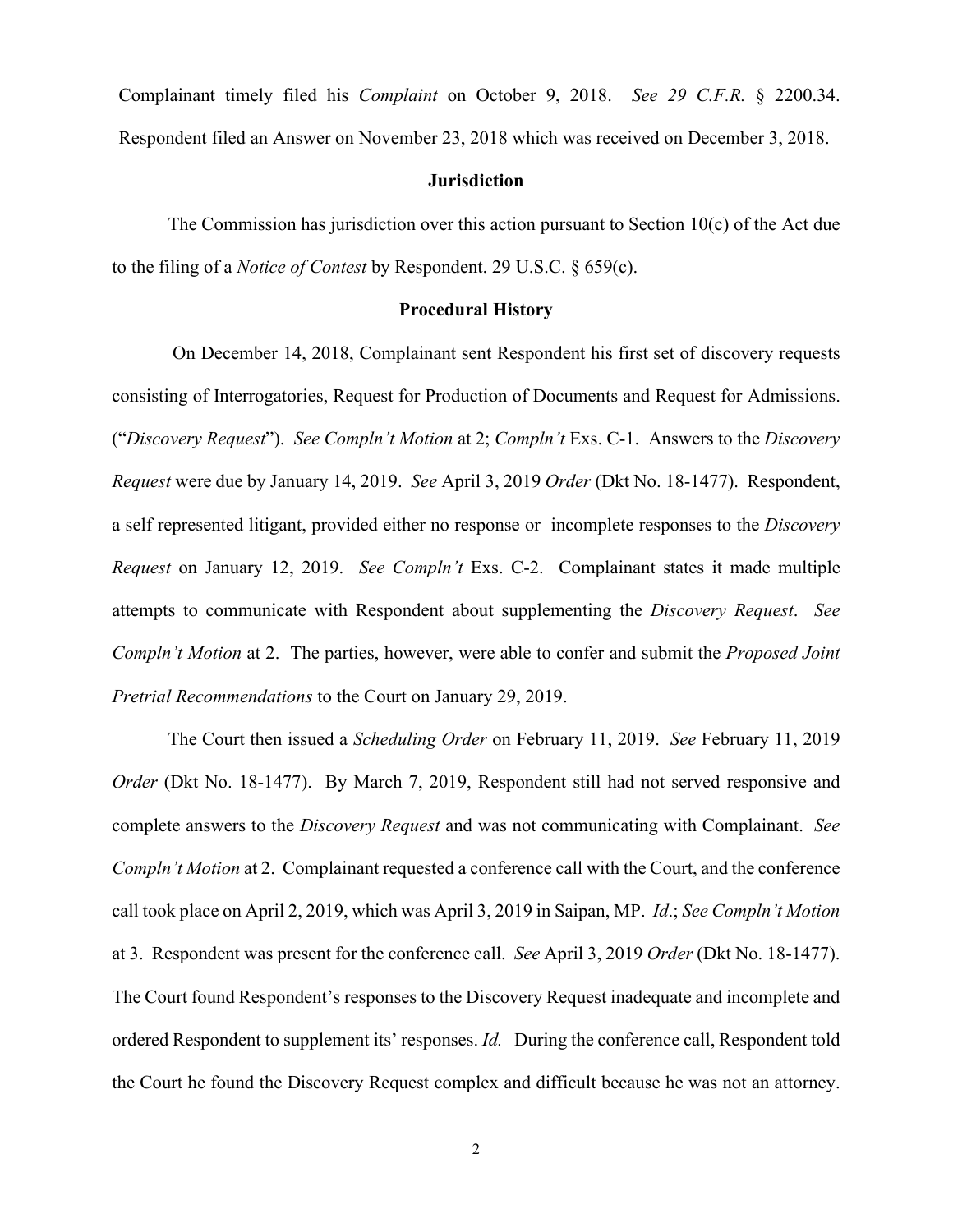Respondent was reminded of its responsibility to make a good faith effort to follow the Commission Rules and respond to the *Discovery Request*, even if the response is difficult. *Id*. In fact, the *April 3, 2019 Order*, issued after the close of the conference call, contained the following language:

> While Respondent states the Interrogatories and Requests for Production of Documents are complicated, the complexity does not relieve Respondent to make a good faith effort to respond to Interrogatories and produce documents. Although the Commission recognizes the difficulties a *pro se* litigant may face when participating in the Commission's proceedings, the Commission still requires the *pro se* litigant to follow the rules and exercise reasonable diligence in the legal proceedings in which it is taking part. [Citations omitted]

*Id.* 

After the conference call with the Court, Complainant alleges Respondent twice more provided inadequate responses to the Interrogatories and Request for Production, and improperly changed answers to a number of the Requests for Admissions, on April 18, 2019 and May 2, 2019. *See Compln't Motion* at 3-4; *Compln't* Exs. C-5; C-6. Complainant continued to attempt communication and clarification about the *Discovery Request* with Respondent after the conference call but to little avail. *See Compln't* Exs. C-7.

On May 16, 2019, Complainant filed *Complainant's Motion for Sanctions Against Respondent for Failure to Comply with Commission Rules* ("*Motion for Sanctions*"). As grounds for the *Motion for Sanctions*, Complainant set forth multiple instances of Respondent's failure to comply. These include:

- 1. Respondent's refusal to obey the Court's Order dated April 3, 2019 constitutes prejudice. *See Compln't Motion* at 5. Complainant states it cannot determine the factual merits of Respondent's defense based on the responses to the *Discovery Request*. *Id*.
- 2. Respondent demonstrates contumacious conduct with its inadequate responses and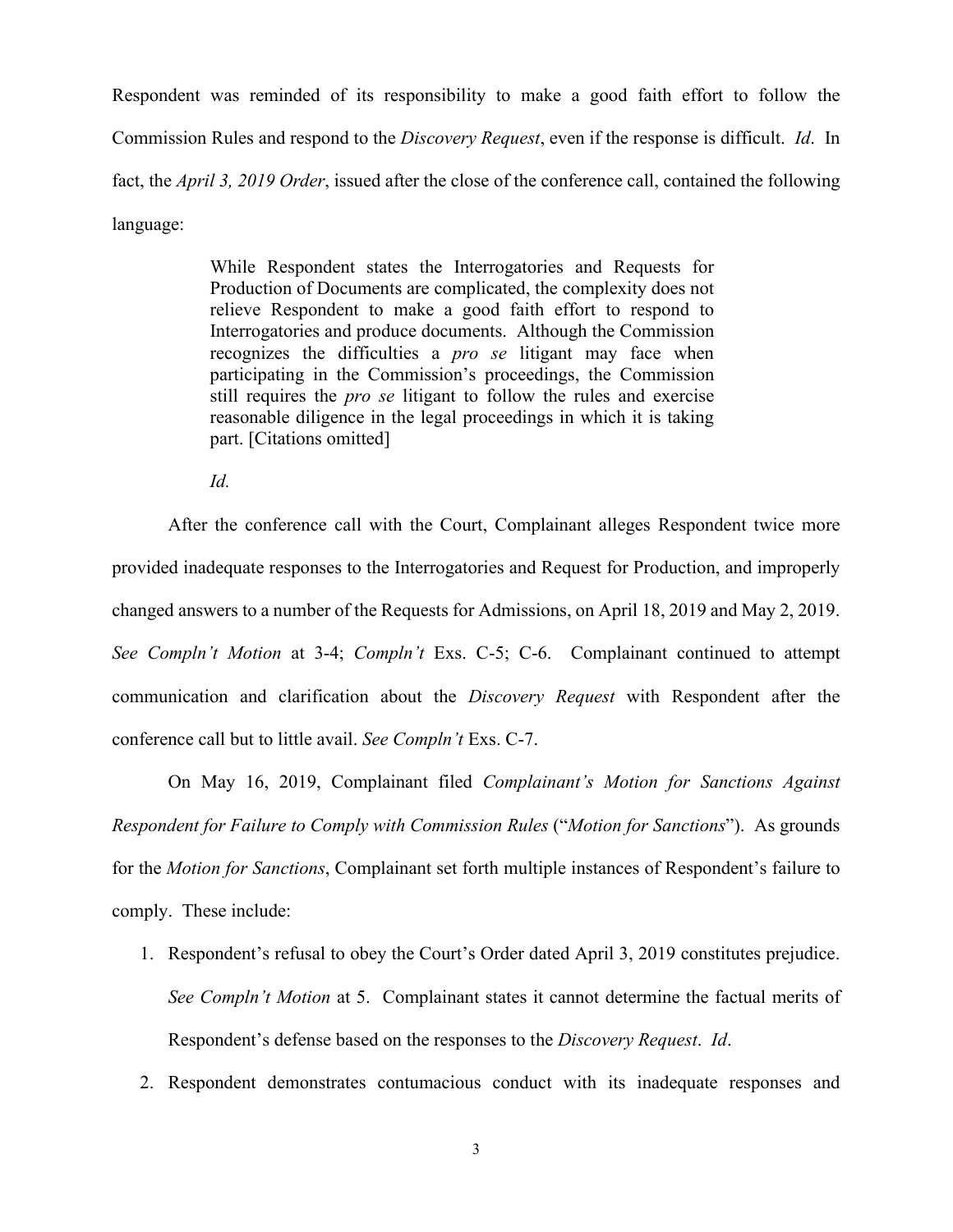disregard for communication with Complainant. *See Compln't Motion* at 7.

3. Based on Respondent's past conduct with the Commission, Respondent has demonstrated a pattern of disregard for the Commission rules and authority, which will likely not be altered for this case. *See Compln't Motion* at 8; *North Pac Corp.*, 26 BNA OSHC 2361 (No. 16-1830, 2017).

## *See generally Secretary's Motion for Sanctions.*

Respondent failed to file a Response to the *Secretary's Motion for Sanctions.* Due to Respondent's failure to respond, the Court issued an *Order to Show Cause*, directing Respondent to "SHOW CAUSE WITHIN TWENTY-ONE  $(21)$  $(21)$  $(21)$  DAYS<sup>1</sup> why the Court should not issue judgement against Respondent, affirming the proposed violations in this case for: (1) failure to timely respond to the *Secretary's Notice of Motion* and *Motion for Sanctions*, and (2) to provide complete and responsive answers to discovery as required by the Court's Order dated April 3, 2019." A response to the *Order to Show Cause* was due July 2, 2019. The Court's *Order to Show Cause* was delivered to Respondent on June 19, 2019. The Order was sent and tracked via United States Post Service. *See* USPS Tracking log. Therefore, from the time Respondent actually received the *Order to Show Cause* and the date a response was due to the Court Respondent was provided thirteen days to prepare a response.

The Court did receive Respondent's Response ("*Response*") on July 16, 2019 – fourteen days after the deadline for a response. The *Response* was placed in the U. S. Mail, Priority Mail, on July 9, 2019. *See* U. S. Priority Mail postage stamp dated July 9, 2019. Even using the July 9, 2019 date as the operative date, the *Response* was still seven days late. The Court could simply ignore the *Response* since it is out-of-time and Respondent provided no good cause for the delay

<span id="page-3-0"></span><sup>&</sup>lt;sup>1</sup> The Court provided extra time from its normal time frame to provide a response to the Order to Show Cause due to the distance Saipan is from Denver and the delivery periods required for mail to reach Respondent.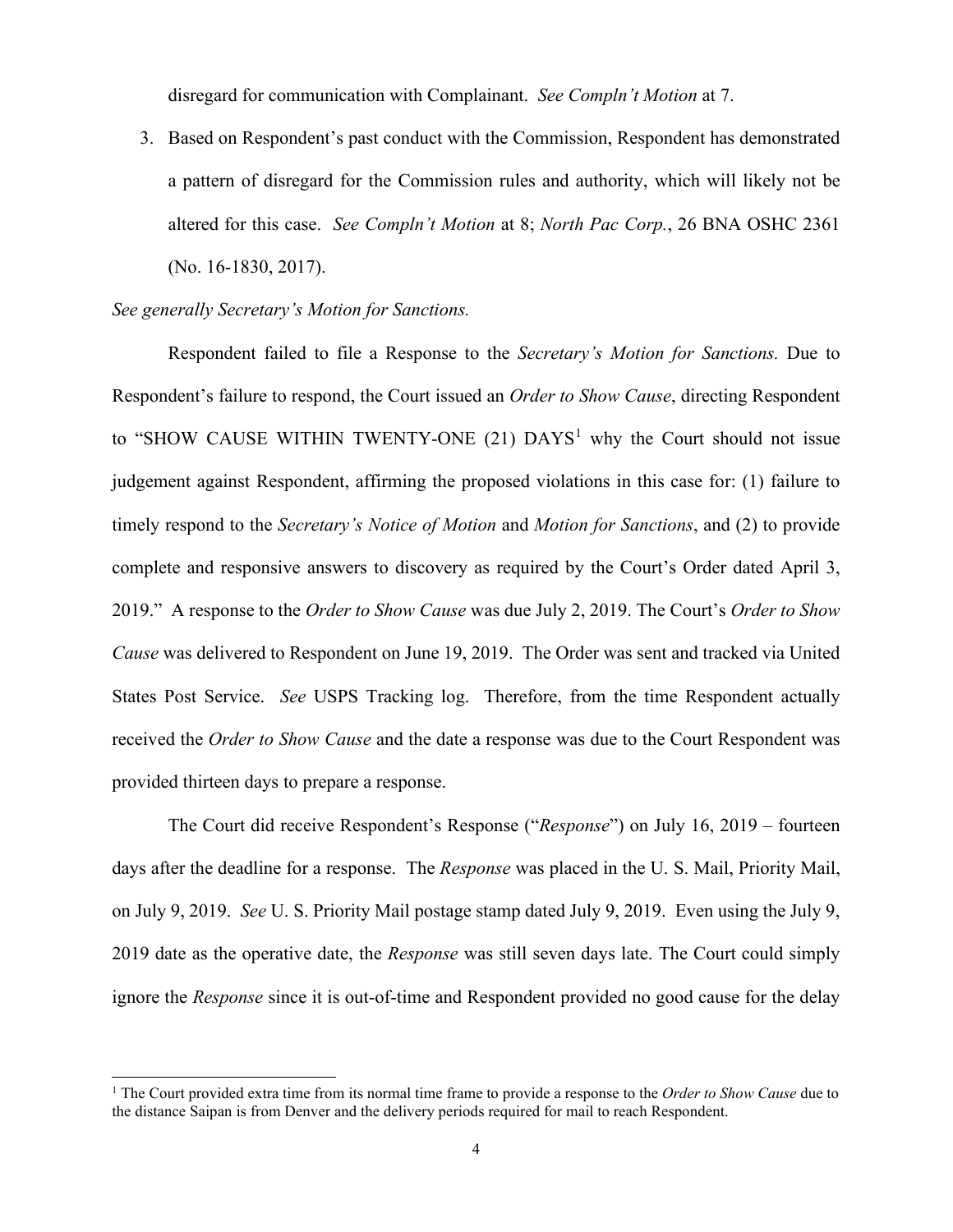in filing a timely response. However, the Court will address the two arguments advanced by Respondent in its *Response*.

#### **Discussion**

 According to Complainant, Respondent has engaged in contumacious conduct and disregarded the Rules of the Commission, resulting in undue prejudice against Complainant. Thus, Complainant seeks dismissal of Respondent's Notice of Contest and an Order declaring Respondent in default. *See generally Secretary's Motion for Sanctions.*

The Court's prehearing procedures aid in the early formulation of issues, which benefits all parties during trial preparation as well as resulting in the more effective use of the Court's resources at the hearing stage. *Architectural Glass & Metal Co*., 19 BNA OSHC 1546, 1547 (No. 00-0389, 2001). The imposition of appropriate sanctions is important to ensure compliance with prehearing procedures and to permit the fair and efficient adjudication of issues. *Id*. The Judge has broad discretion to decide whether sanctions should be ordered. *Id. See also, Jersey Steel Erectors,* 16 BNA OSHC 1162, 1165 (No. 90-1307, 1993), *Sealtite Corp*., 15 BNA OSHC 1130, 1134 (No. 88-1431, 1991) and *Duquesne Light Co*., 8 BNA OSHC 1218, 1222 (No. 78-5034, 1980) (consolidated).

The *Order to Show Cause* required Respondent to provide good cause for Respondent's failure to; (i) respond to *Complainant's Motion for Sanctions Against Respondent for Failure to Comply with Commission Rules;* and (ii) supplement or answer the *Discovery Request* as ordered in the Court's April 3, 2019 Order. The *Response* does not directly respond to the questions posed in the *Order to Show Cause.* Respondent advances two arguments. The first centers around the complexity of the *Discovery Request* because he is a non-attorney. Respondent also attached responses he filed with Complainant after the Conference call with the Court and which are the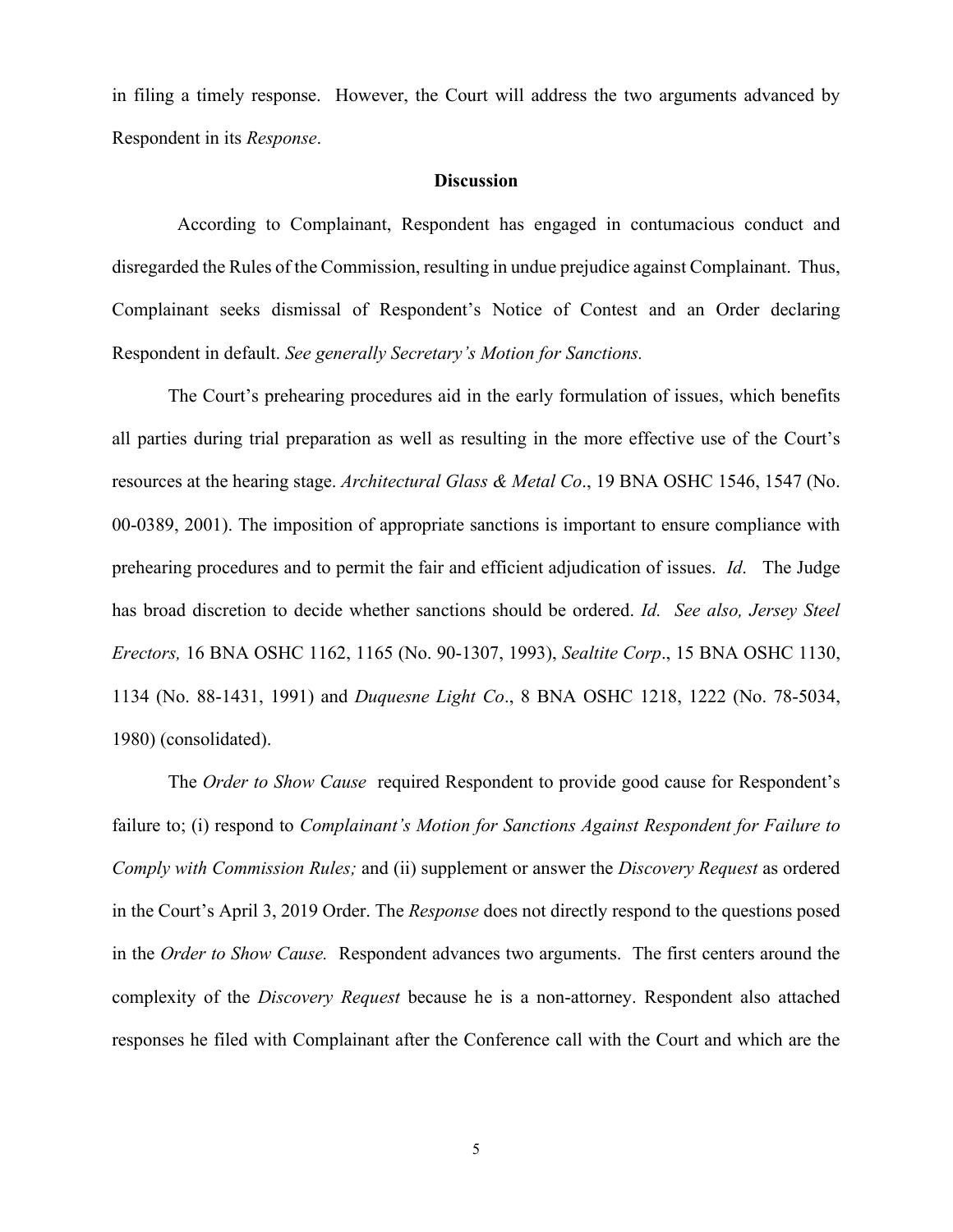subject matter to the *Motion for Sanctions[2](#page-5-0)* . The second response advances Respondent's settlement discussions with Complainant's counsel and Respondent's position on the proposed penalties. As to the second argument regarding settlement, this is non-responsive to the *Order to Show Cause* and the Court declines the invitation to become involved in settlement discussions. As to Respondent's first response, it appears to again go to an issue Respondent has been advised on at least three times.

Respondent, in this case, was advised by the Court in the April 2, 2019 conference call of the need for him to comply with Court orders and Commission Rules. Again, in this Order Respondent is advised of the need for compliance with Commission Rules and Court orders. Although the Commission recognizes the difficulties a self represented litigant may face when participating in the Commission's proceedings, the Commission still requires a self represented litigant to follow the rules and exercise reasonable diligence in the legal proceedings in which it is taking part. *Sealtite Corp*., 15 BNA OSHC 1130 (No. 88-1431, 1991); *Wentzell d/b/a N.E.E.T. Builders*, 16 BNA OSHC 1475, 1476 (No. 92-2696, 1993) (stating that "[a] *pro se* employer is required to exercise reasonable diligence… [they must] follow the rules and file responses to a judge's orders, or suffer the consequences…"). The undersigned recognizes that sometimes unrepresented employers "can fail to grasp exactly what [it] is being asked to do." *Sealtite Corp.*, 15 BNA OSHC 1130 (No. 88-1431, 1991). Thus, where an employer has a substantial reason for having failed to comply with a discovery order, and where the employer's conduct also does not indicate disrespect toward the judge, the failure to comply may not necessarily be an indication of bad faith or contumacious conduct. *Id*.

Not having counsel, does not obviate a party's obligation to engage in the adjudicatory

<span id="page-5-0"></span><sup>&</sup>lt;sup>2</sup> The Court has reviewed the responses of Respondent in its supplemental filing on the Discovery Request. The Court finds the supplemental response deficient and unresponsive.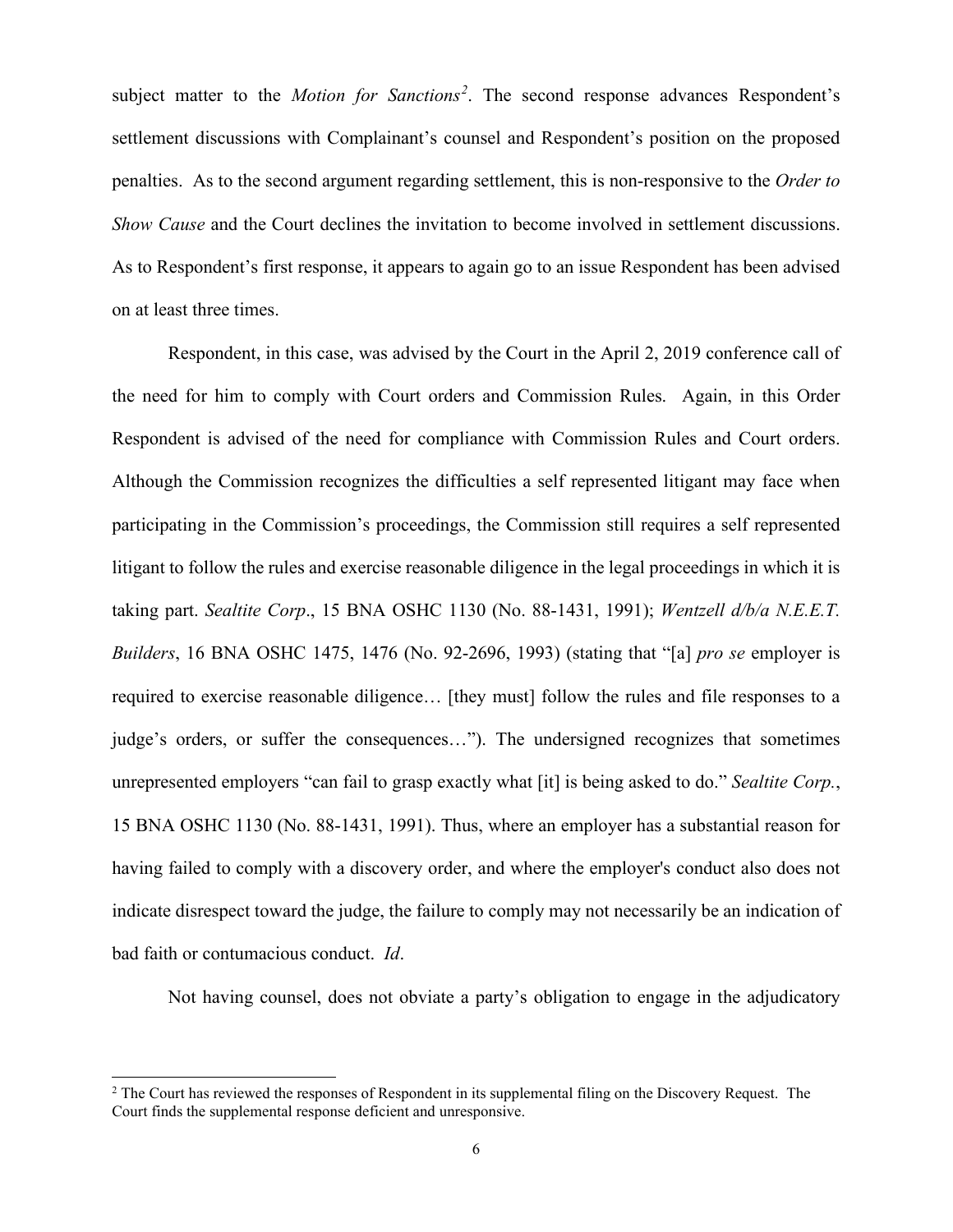process. All litigants, including those declining to hire counsel, must obey orders and to permit and respond to discovery as required by the Commission Rules. *See JGB LLC*, 21 BNA OSHC 1402, 1403 (No. 04-2153, 2006) (vacating direction for review when unrepresented party failed to respond to a briefing notice); *Swimmer v. IRS*, 811 F.2d 1343, 1345 (9th Cir. 1987) ("Ignorance of court rules does not constitute excusable neglect, even if the litigant appears pro se"). An unrepresented employer must "exercise reasonable diligence in the legal proceedings" and "must follow the rules and file responses to a judge's orders, or suffer the consequences, which can include dismissal of the notice of contest." *Wentzel d/b/a N.E.E.T. Builders*, 16 BNA OSHC 1475, 1476 (No. 92-2696, 1993) (citations omitted).

Respondent has been before the Commission before in a case that substantially has the same facts as is present in this case. A *Decision and Order of Dismissal of Notice of Contest* was issued on December 4, 2017 by Chief Judge Covette Rooney. *See North Pac Corp.*, 26 BNA OSHC 2361 (No. 16-1830, 2017). In Chief Judge Covette Rooney's case, Respondent failed to address discovery requests appropriately and demonstrated deficient communication with the Secretary and Chief Judge Rooney. *Id*. Chief Judge Rooney determined Respondent acted in a contumacious manner, disavowed Commission rules, prejudiced the Secretary and has demonstrated a pattern of disregard of Commission procedures and bad faith conduct as a *pro se* litigant. She dismissed Respondent's *Notice of Contest* and entered a default judgment against Respondent. *Id*.

Once again, Respondent has acted in a similar manner in this case. As documented by Complainant, Respondent received and responded to the *Discovery Request* but in many respects the answers were incomplete, not responsive or some questions ignored. *See Compln't* Ex. C-3; C-7. Respondent's delayed and inadequate response to the *Discovery Request*, and other deficient communication with Complainant and the Court, is not an innocent oversight or inadvertence that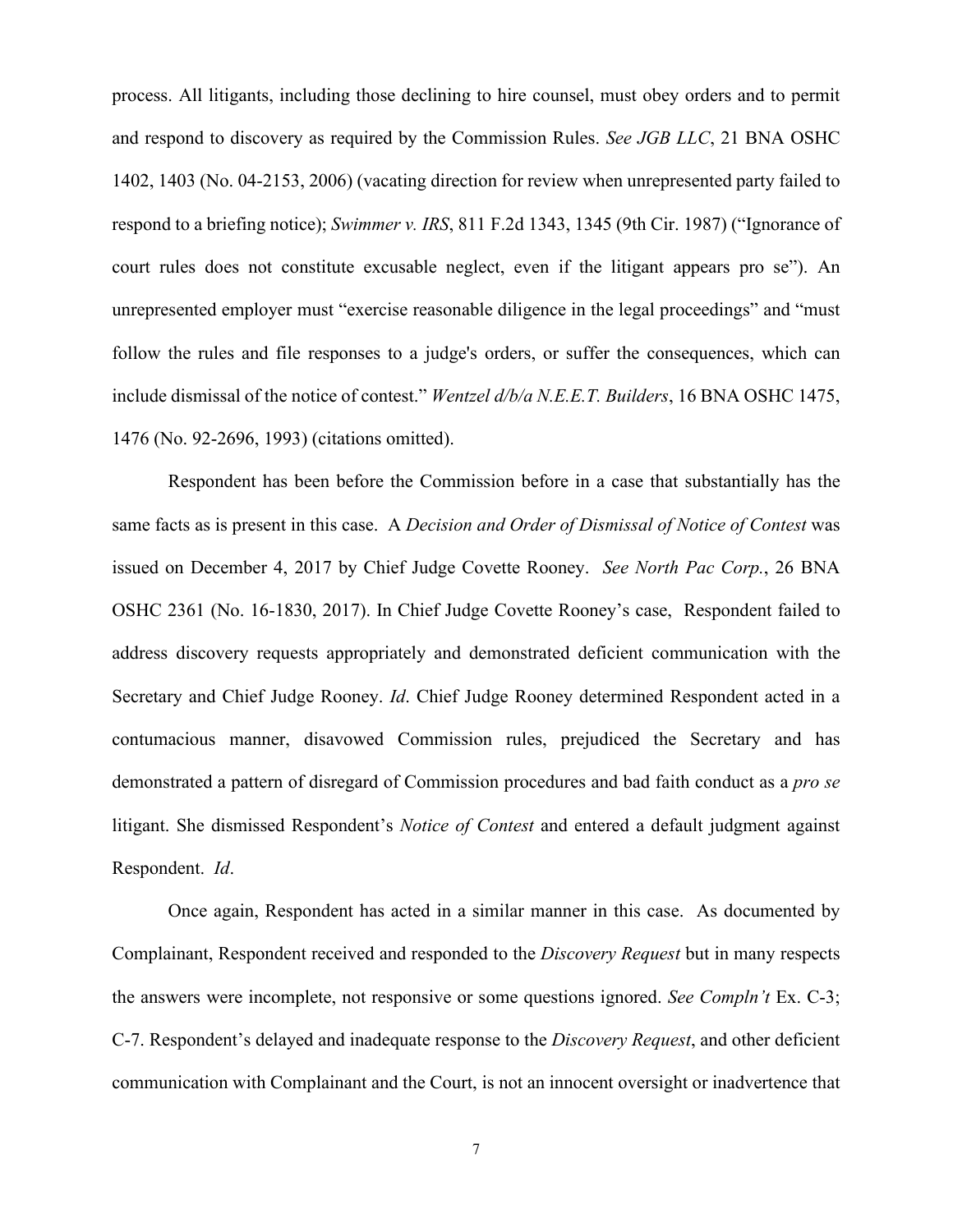can be excused as related to complexity or self represented representation. Respondent appears to communicate just enough to maintain a claim with the Commission yet provide inadequate responses that hinders Complainant's ability to prepare for trial. This is contumacious conduct by Respondent. Likewise, Respondent's non-response to Complainant's *Motion for Sanctions* and the delayed, untimely and unresponsive Response to the *Order to Show Cause* has nothing to do with self representation. It demonstrates a behavior which delays the proceeding, prejudices Complainant and requires Court time and supervision to ensure timely adherence to the Court's order and Commission Rules.

Finally, the Court has reviewed the questions propounded by Complainant in the *Discovery Request*. Those questions are written where an average person could understand the meaning of the question. For instance, Respondent should know all individuals associated with the worksite that have knowledge of what happened the day of the inspection. Also, when Complainant asks for the basis for Respondent's position it is taking in regard to a certain citation, asking Respondent to explain its position is not a complex question. Also, questions as to when the first day of work began, which employees worked with portable cement and work schedules is clearly understandable. The providing of responsive answers to the questions propounded are not of so much complexity that self representing oneself does not make it impossible to answer the inquiry or comply with Commission Rules and the Court's Orders.

Default judgments may be appropriate when a party fails to comply with an order compelling discovery. 29 C.F.R. § 2200.52(f) (sanctions for failing to comply with discovery requirements); 29 C.F.R. § 2200.101(a) (default appropriate when a party fails to proceed as provided by the Commission Rules or as required by a judge); *see also St. Lawrence Food Corp*., 21 BNA OSHC 1467, 1472 (Nos. 04-1734 & 04-1735, 2006). Failing to comply with Commission Rules and orders so as to delay proceedings may constitute contumacious conduct. *Carson*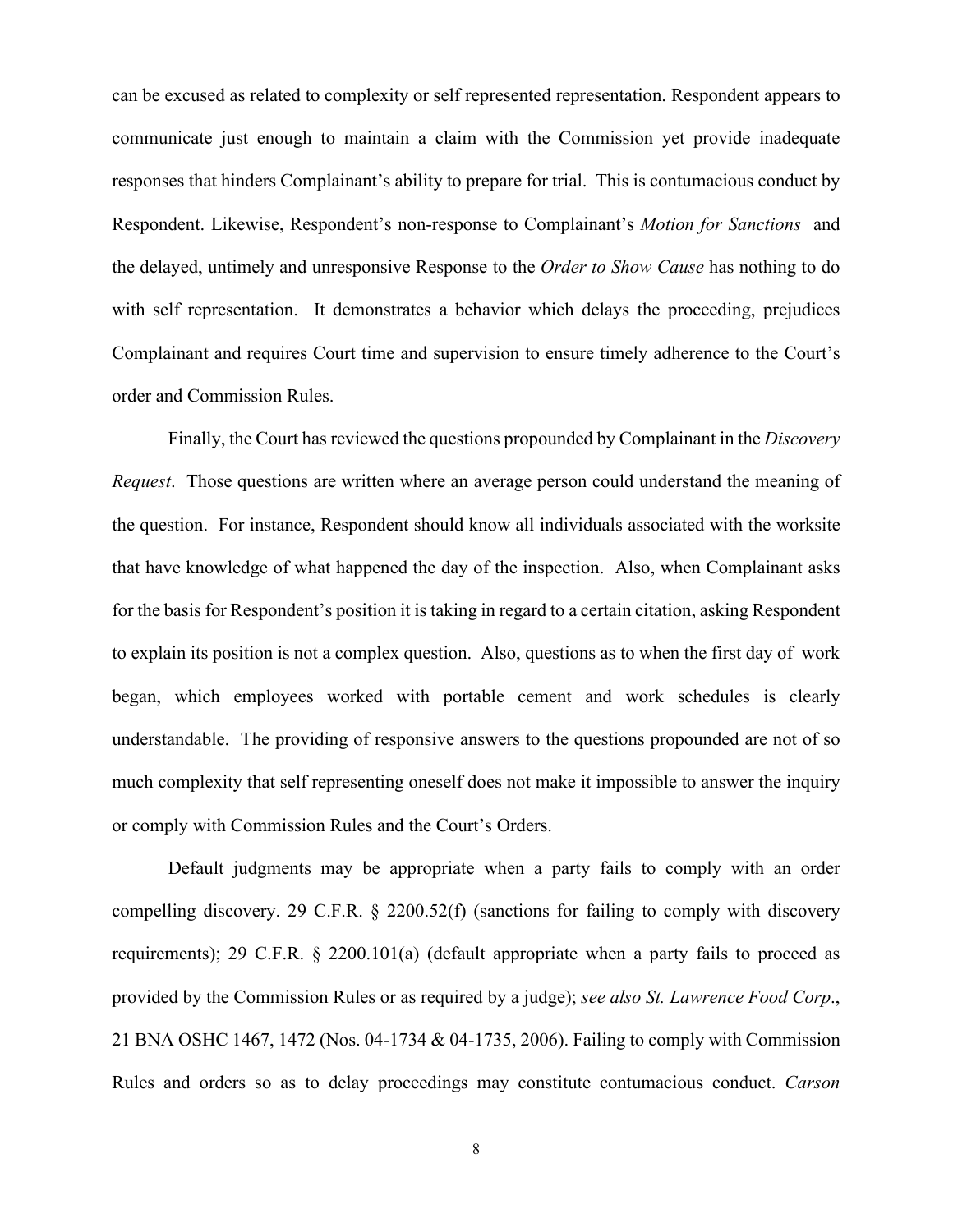*Concrete Corp. v. Sec'y of Labor*, 21 BNA OSHC 1393, 168 Fed. Appx. 543 (3d Cir. 2006) (unpublished) (upholding default judgment for OSH Act violations when employer sought to disavow admission provided during discovery until a few days before trial).

The Court finds Respondent's repeated failures to engage in the litigation process, or when it engages in discovery the answers are misleading or incomplete, illustrate a pattern of disregard for the Commission's proceedings. Respondent has been given multiple opportunities and plenty of time to comply with Commission Rules of Procedure and this Court's *Orders*. Complainant has yet to receive adequate responses to *Discovery Requests* from Respondent. The Court has a duty to "conduct a fair and impartial hearing, to assure that the facts are fully elicited, to adjudicate all issues, and avoid delay." 29 C.F.R. § 2200.67. In order to carry out that duty, Commission Rule  $67(m)$  authorizes the Court to "[t]ake any other action necessary . . . and authorized by the published rules and regulations of the Commission." Based on the representations of Complainant, $3$  the Court finds that the delays in this case are wholly attributable to Respondent, including Respondent's failure to answer the *Discovery Request* fully and in a responsive way. In that regard, the Court finds that Respondent's contumacious conduct warrants the sanction of dismissal.

 In addition, the Court finds the Commission has conveyed due notice to Respondent of its procedural rights and provided ample warning that its failure to comply with Court orders may result in the dismissal of its *Notice of Contest*. *See* April 3, 2019 *Order* (Dkt No. 18-1477); June 11, 2019 *Order* (Dkt No. 18-1477). Respondent has failed to take advantage of the opportunity to adequately communicate with Complainant and the Court, and demonstrate good faith conduct in the proceeding. Under these circumstances, the Court sees no worthwhile purpose in allowing this

<span id="page-8-0"></span><sup>3.</sup> Because Respondent has failed in its *Response* to rebut any statement or representation made by Complainant in his motions, the Court accepts Complainant's representations of the facts as true.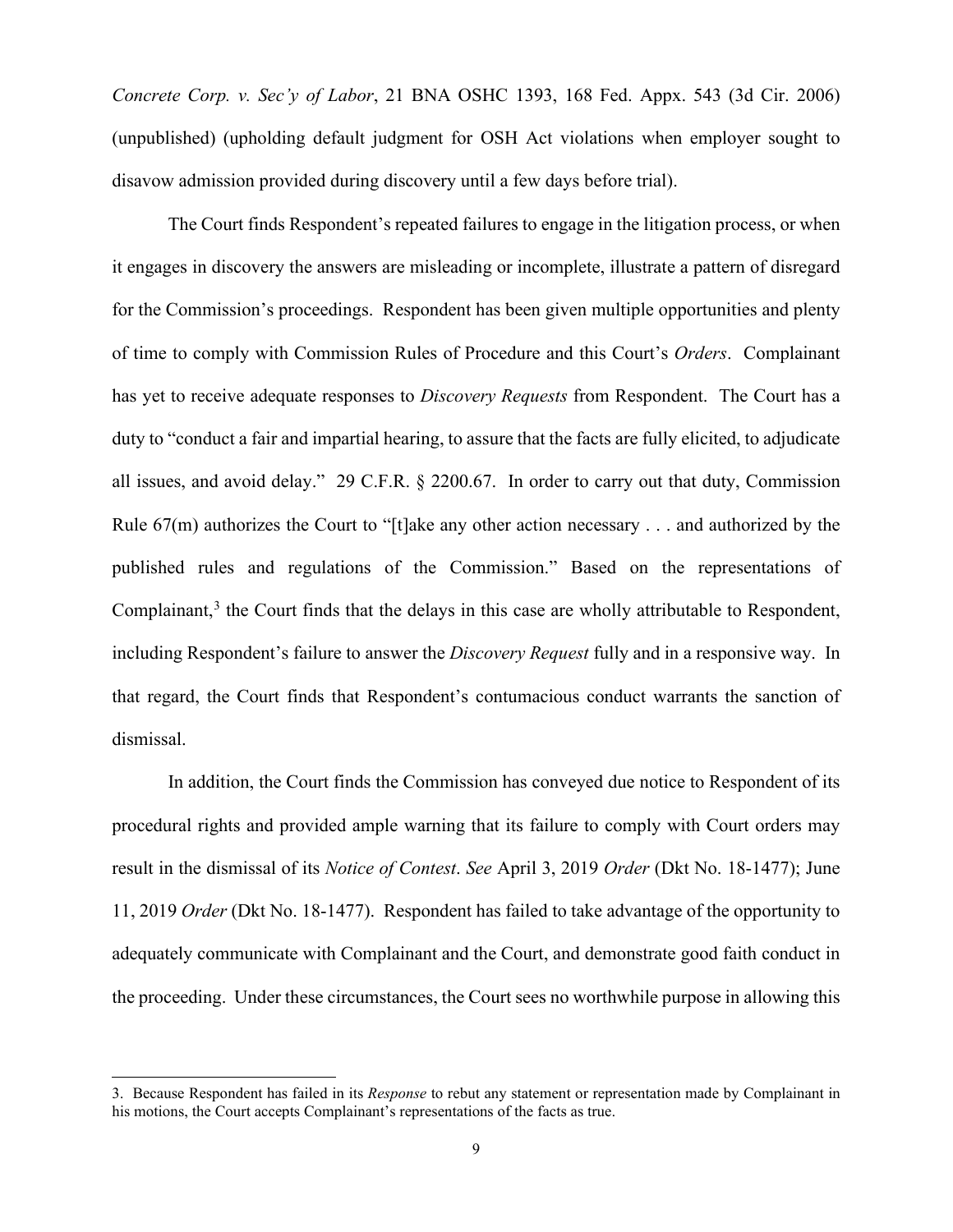case to proceed to a hearing when there is a pattern of bad faith conduct, and thus no basis to believe that Respondent will fulfill its pre-trial obligations or actually appear at the trial. *11 See Twin Pines Constr. Inc./Teles Constr.*, 24 BNA OSHC 1500, 1504 (No. 12-1328, 2012) (No worthwhile purpose in proceeding to a hearing where a party has abandoned the case).

The Commission recognizes "[D]ismissal is too harsh a sanction for failure to comply with certain pre-hearing orders unless the record shows contumacious conduct by the noncomplying party, prejudice to the opposing party, or a pattern of disregard for Commission proceedings." *Amsco, Inc.*, 19 BNA OSHC 2189, 2191 (No. 02-0220, 2003). *See also Sealtite Corporation*, 15 BNA OSHC 1130 (No. 88-1431, 1991) (contumacious conduct established where party engaged in a "consistent pattern" of failure to respond to judge's orders). With Respondent's history and current conduct, there is a consistent pattern of disregard for Commission Rules, contumacious conduct, and prejudicial conduct that supports the sanction of dismissal under 29 C.F.R. § 2200.52(f) and 29 C.F.R. § 2200.101(a).

 Accordingly, with respect to the above-referenced docket, Respondent is declared in DEFAULT, its *Notice of Contes*t is hereby DISMISSED and the violations and penalties alleged in the Citation and Notification of Penalty are AFFIRMED in its entirety and penalties ASSESSED.

### **ORDER**

 The foregoing Decision constitutes the Findings of Fact and Conclusions of Law in accordance with Rule 52(a) of the Federal Rules of Civil Procedure. Based on the foregoing, it is ORDERED that:

- 1. Citation 1, Item 1, and the corresponding penalty of \$2,439.00 are hereby AFFIRMED as final orders of the Commission pursuant to Section 10(a) of the Act.
- 2. Citation 2, Item 1, and the corresponding penalty of \$4,879.00 are hereby AFFIRMED as